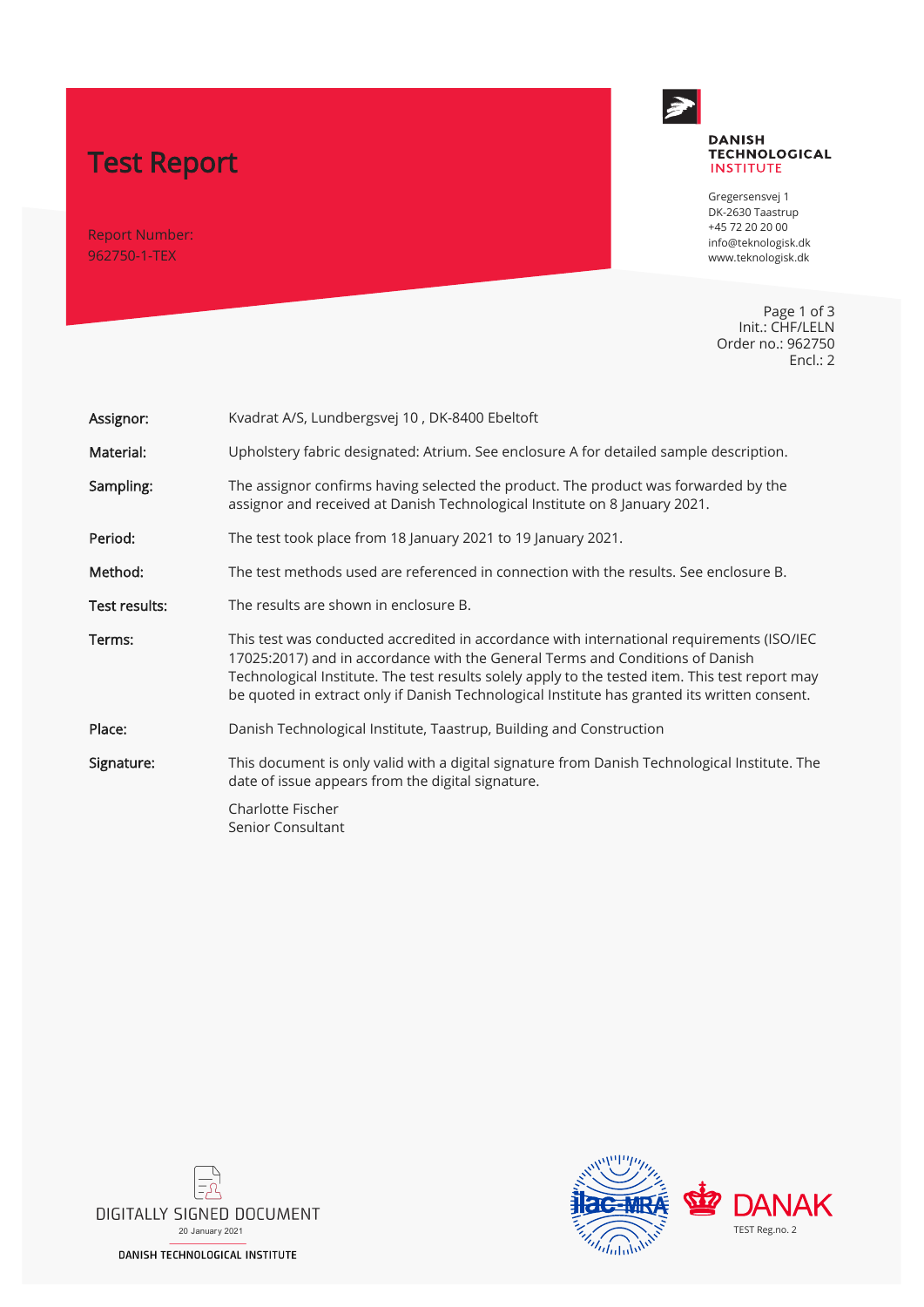## Enclosure: A



## Sample

Description: Upholstery fabric Designated: Atrium. Fibre content: 100% Trevira CS. (as per info from the assigner).

Photo: